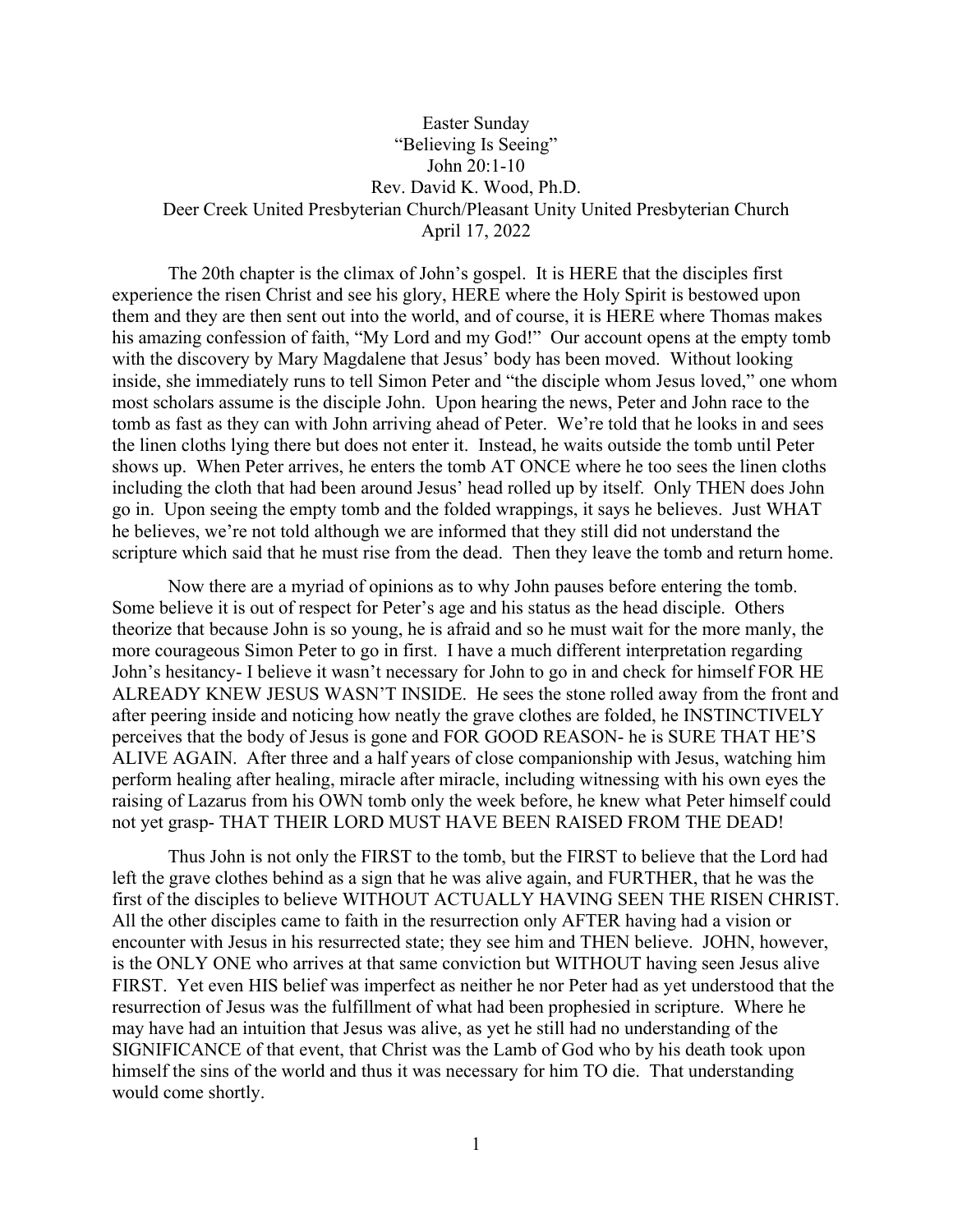Now the gospel of John is a story first and foremost about FAITH- I like to think of it as an instructional booklet for the Early Church on "how to believe." Upon Thomas' confession of faith, "My Lord and my God!" Jesus replies, "Have you believed because you have seen me? Blessed are those who have NOT seen and YET BELIEVE." Then in the next two verses, he explained the purpose for which the gospel was written, "Now Jesus did many other signs in the presence of the disciples, which are not written in this book; but these are written that you may believe that Jesus is the Christ, the son of God, and that believing you may have life in his name."(vv.30-31) John presents a journey for the readers' minds and the hearts as they travel from unbelief to full faith in the risen Lord. In this way, they remind LATER generations of believers that they TOO have a journey to make which will enable THEM to share the SAME experience as those who actually knew Jesus.

In John 20, the first stage of resurrection faith is what I would call "recognition" faith. That was the disciples' INITIAL response to Jesus' resurrection- the joy and the amazement they felt when after he appeared to them and they discovered he was NOT dead but ALIVE once again! This is the faith of John when he realizes that Jesus is no longer in the tomb but must be alive somewhere. It is the initial faith demonstrated by Mary Magdalene when he appeared to her beside the garden tomb after he had called her by name. It was the faith of the disciples when he appeared in their midst in the Upper Room where the doors and windows had been locked for fear of the Jews. In each of these cases, after they had overcome their amazement, it was then thought that they could once again resume their old lives along with their old routines with Jesus at their head as if with his reappearance nothing had changed. They did not yet understand that with his resurrection, EVERYTHING had changed, that he was now no longer their TEACHER AND GUIDE but rather their "LORD AND THEIR GOD." They did not know that by his voluntary death on that cross, he had absorbed in his body not only THEIR sins, but the sins of the ENTIRE WORLD, and in the process had displayed the unconditional love of God for everyone to see.

It wasn't until he and the rest of the disciples had encountered the Risen Christ PERSONALLY that Jesus could then take on this GREATER significance in their lives. Only THEN did they receive the Holy Spirit which was the personal presence of Jesus Christ in their lives; only THEN could they receive the Great Commission authorizing them to go out into the highways and byways, speaking in his name and winning the world for him and his kingdom. In fact, one of the conditions for being an Apostle as laid down by the Early Church was that the individual had to have PERSONALLY WITNESSED THE RESURRECTED CHRIST, having seen him with his own eyes.

Likewise, being a Christian must mean MORE than having one's name on the church rolls, more than possessing a thorough knowledge of her creeds and doctrines. Rather, it is a requirement that we have a SAVING KNOWLEDGE of Jesus Christ and that can ONLY come from a PERSONAL RELATIONSHIP WITH THE RISEN CHRIST THROUGH HIS HOLY SPIRIT. When John uses the word "faith" in his gospel, it never refers to knowledge "about" God but rather A RELATIONSHIP ON THE MOST INTIMATE LEVEL between two beings. Such faith involves the whole person—mind, body, emotions and all the rest—in a one-on-one relationship, and so unless our lives are united with the RISEN Christ, only THEN can it be said that we know him and ever be of any service to him.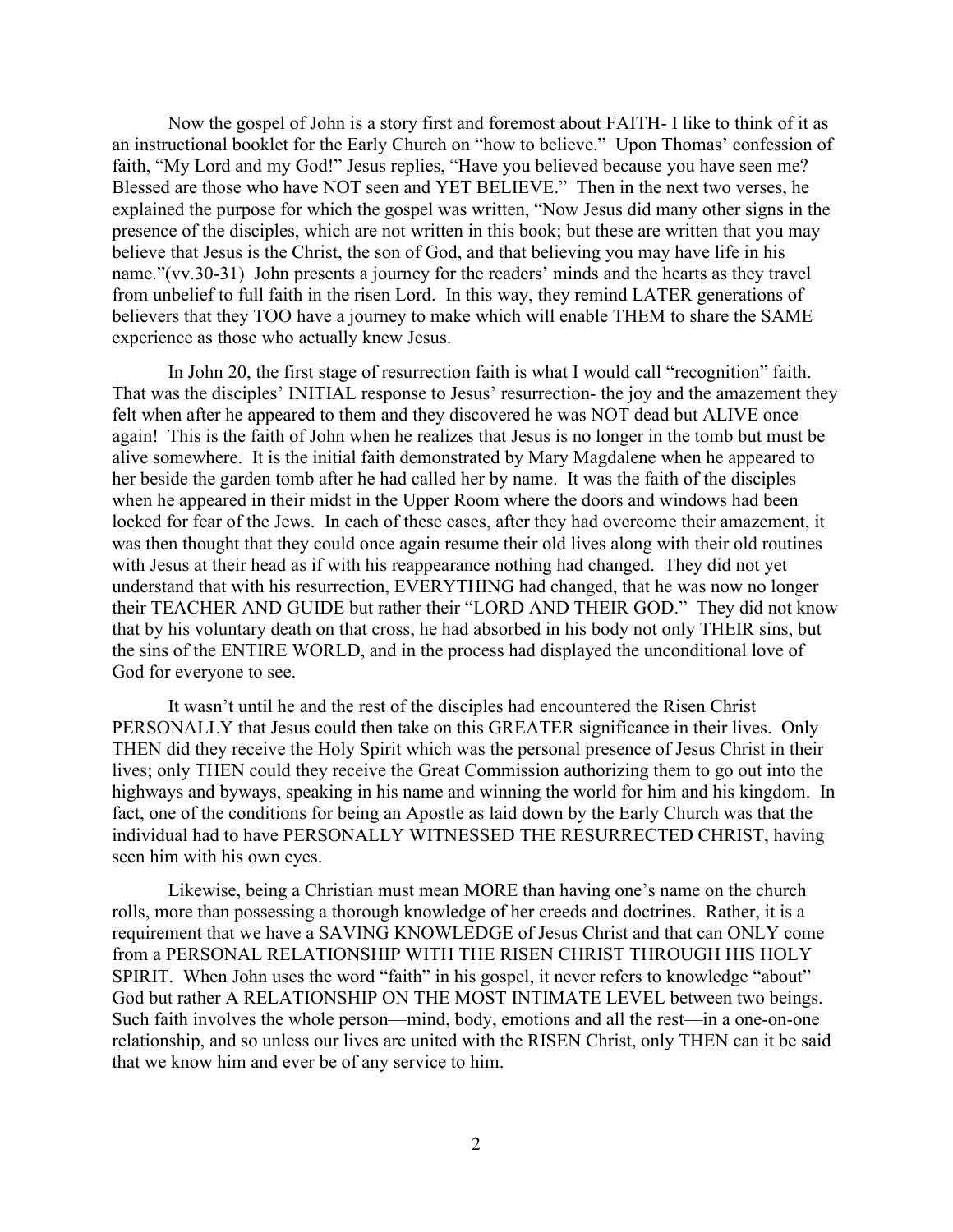But then there is a second, more MATURE stage of faith that John wants to move us all towards, and that is to believe in the faithful, active, and dynamic presence of the living Lord despite NOT having seen him personally as those early disciples did. One of the key concerns of this gospel as well of the early church was the faith of those who would come after those original disciples. How could they follow Christ and obey him with the same ardor and passion and faith even though they will have never seen him personally as those FIRST followers had. To be a "second or third generation" Christian is not an easy thing, and the further removed you get from the original experience, the HARDER YET it is to believe. To trust the testimony of those who have gone before you, ESPECIALLY after that testimony gets to be over two thousand years old, takes quite a bit of credulity!

The answer that Jesus provides lies in the promise of his Holy Spirit. He constantly told his disciples that the time would come when he would have to leave them, but then he reassured them that he would not leave them comfortless for he would STILL be present to them, though not in bodily form but in a SPIRITUAL one. This has the advantage of allowing them to live in an even more INTIMATE manner than they had previously enjoyed with him. He would no longer be at their side as he had been for the previous three and a half years, but would take up residence WITHIN them where he would make their heart his new home. They would then experience a sense of his personal presence and power they never before had known and essentially do the things HE had done while HE had been in the flesh with them.

Now like many of YOU, I grew up in the church where I was baptized, confirmed, and sat through years of worship services, Sunday School classes, and youth group meetings. Taken together, it provided me with a basic knowledge of who Jesus was and his central teachings. I learned about the unique circumstances regarding his birth and of the various characters he had encountered during his ministry. It was the church who taught me how Christ's life culminated with his death on a cross and his subsequent resurrection from a tomb three days later. Since that initial event two thousand years ago, this body of knowledge which is reflected in our hymns and doctrines and creeds has been faithfully passed down from one generation to the next right up to the present day.

But there came a time when I learned that all this FACTUAL OR OBJECTIVE KNOWLEDGE about Jesus Christ was never intended to serve as a substitute for a PERSONAL KNOWLEDGE OF CHRIST HIMSELF, that all those years of instruction and training I had received at the knee of my pastor and Sunday School teachers were not the GOAL or END of my Christian education but were actually the BEGINNING. The were intended to prepare me for having a more INTIMATE and SUBJECTIVE understanding of our Lord and his mission- one rooted in and based upon an experience of him in my OWN life. Just as all the education and training those disciples received from Jesus during their time together was preparing them to eventually receive him into their hearts and life through the gift of his Holy Spirit, so have our OWN years in the church served to prepare US for that VERY SAME PURPOSE. There comes a time when we have to graduate from a Sunday School knowledge of Jesus to a lifetransforming, experience-based awareness of him as our Lord and Savior, and only THEN will he and his message become MORE than a topic of conversation on Sunday mornings but a living, dynamic power that remains constantly operative deep within us and for the rest of our lives. This is the resurrected presence of Jesus Christ at work IN US and THROUGH US via his Holy Spirit. It is the same dynamic force which transformed that group of cowering disciples who had locked themselves up in the Upper Room "for fear of the Jews" to suddenly become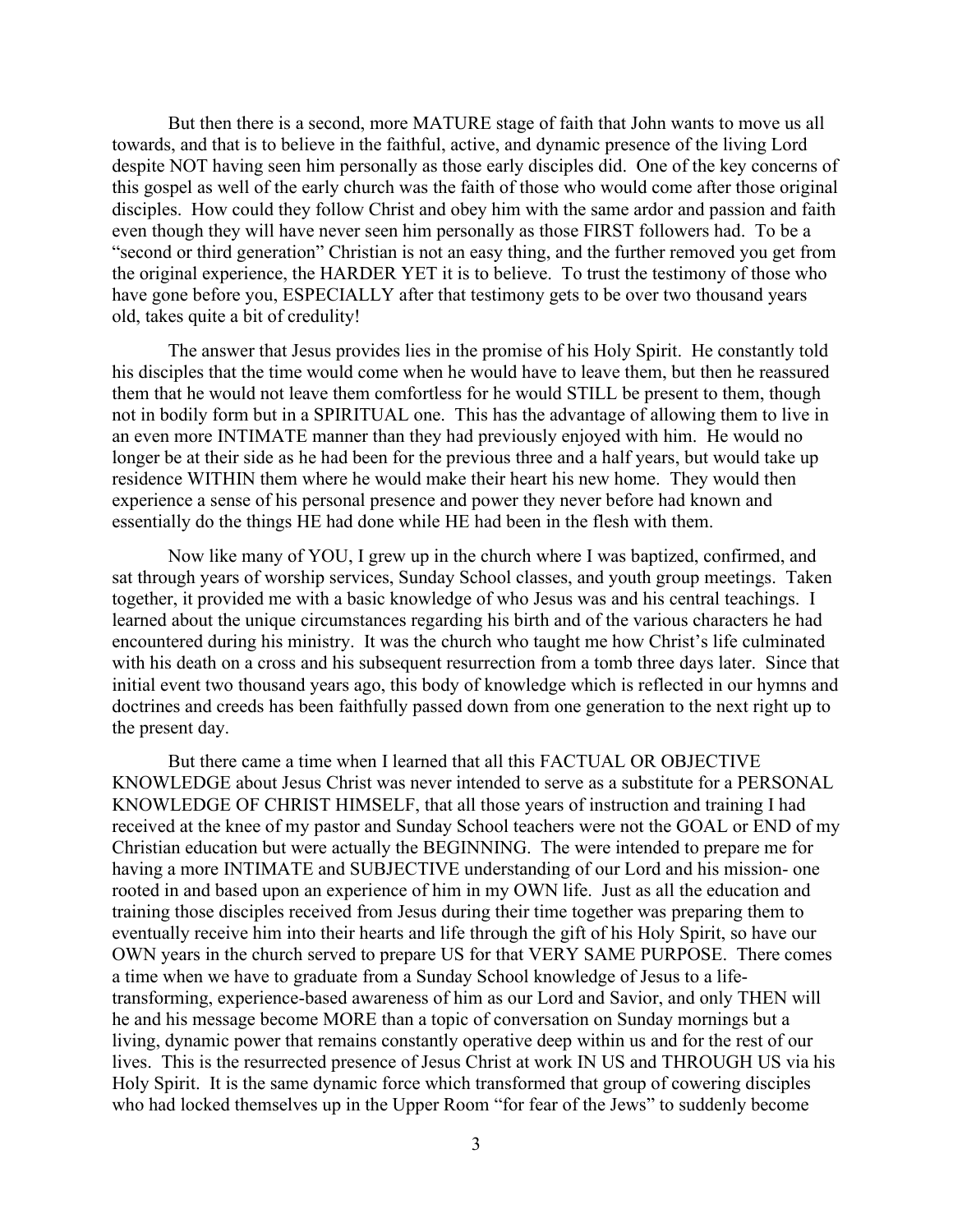those who were "turning the world upside down" as they were later described in the Book of Acts. The power that comes from the presence of the Holy Spirit in our lives is no less the active and on-going presence of JESUS CHRIST HIMSELF when we invite him into our heart to transform it into his new and permanent residence. The Apostle Paul understood this acutely for as he told the Christians in Galatia, "If there is any good I do or anything good about me, what you see is NOT ME but rather JESUS CHRIST HIMSELF at work WITHIN ME."

I realized the power of Christ's resurrection for my life almost a half century ago, and throughout that time, my message has remained consistent- to preach and teach the supremacy of his resurrection for our lives, the church, and for the world. It has been the basis now for all the "good news" proclaimed by the church for the past two millennia. When God raised Jesus from the grave, it was the Father declaring to the world that a new era was dawning in human historyone had come who would break the old cycles of sin and violence that had for too long turned his creation against itself and made us enemies among ourselves and to one another. His presence would interject a new spirit of solidarity into human relations that would no less begin to transform the structures of society, rendering our world a more peaceable and just place until that day when our Lord promises to return in power and glory.

Speaking honestly, I find that believing in a resurrected Christ who now makes our OWN life his new home has never been easy. I can readily subscribe to his crucifixion because crucifixion was a common method for dealing with rebels in ancient times and death is something all of us have seen and must no less experience ourselves some day- but which one of us has ever witnessed a dead person come back to life! A miracle can always be explained away. Can we even believe the reliability of the gospel accounts, trusting that no error has crept into the church's tradition. How can we even be sure that there IS a Jesus we can talk to- one whom as we like to sing "walks with us and talks with us and tells us that we are his own?" Perhaps it has all been nothing but "wishful thinking" on our part! The bottom line is this: It's one thing to BELIEVE that God loves you but QUITE ANOTHER thing to actually FEEL his love; it's one thing to BELIEVE he's present with you but it's another to actually EXPERIENCE his presence. That's PRECISELY the point of John's gospel- as important as it is to hear the "good news" of God's love through Jesus Christ and to believe that it's all true, it's only after we've FELT God's love and EXPERIENCED his personal presence through his Holy Spirit that REAL change begins and we can never be the same person we once were or see the world the same way again.

Now earlier in my sermon, I pointed out how at the very end of his gospel, John informs the reader of his reason for writing this book- that we may believe Jesus is the Christ, the son of God, and by BELIEVING we may have life in his name. I also said that this is the SAME journey EACH OF US must make, one in which we travel from unbelief to full faith in the risen Lord. But this begs perhaps the MOST IMPORTANT question of ALL: How DOES one believe? How do we come to not just a HEAD understanding of who Jesus is but a HEART knowledge of him AS WELL? How can we be certain of not only WHO this person is but that he now makes our heart his HOME and by doing so, now claims our TOTAL ALLEGIANCE?

When such qualms and queries arise in my OWN mind, I find myself returning once again to the Gospels, to those biblical narratives that tell us everything we need to know about him. I begin by first looking at the MAN Jesus, the person presented to us in all his simplicity there. I look at his life, his extraordinary compassion for the lost and lonely, for the poor and dispossessed. I see how he never turned a single person away REGARDLESS of age, sex, or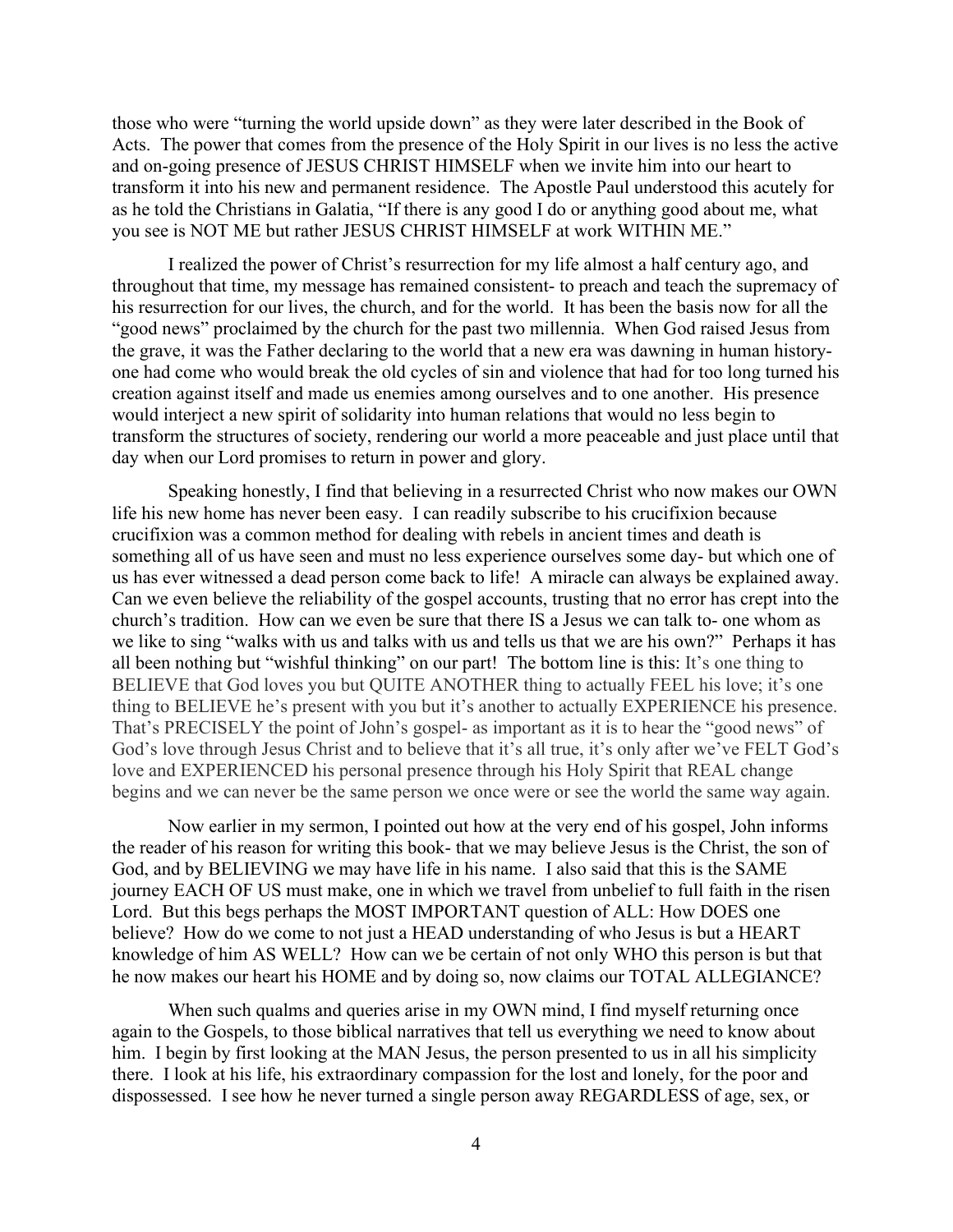affliction but found ways to minister to them always at the point of their deepest need. I reflect upon his words, his promises, and come away convinced as those officers were when they told the chief priests and Pharisees, "No man ever spoke like this man!" I am especially moved by the love and humility he demonstrated in the hour of his death, offering words of pardon and forgiveness to his executioners, granting citizenship in his kingdom to one of the thieves crucified beside him, and caring for his mother and the beloved disciple in his last act before dying. I am not thinking of what category to fit him into, whether he is human or divine. I just find myself drawn to him, compelled by him and the example he set. By his death and words of forgiveness, I become conscious of pardon and reconciliation which I find in no other person.

James writes "Draw near to God and he will draw near to YOU." Thus, the closer I come to him, the more I sense a transformation take place within me. I start to feel like a new person, feel like I want to live like him and follow him wherever he would lead me. As a result, by slow degrees, I find that this man Jesus has the value of God for me, how if any person EVER represented God in the flesh, HE is it. In contact with him, I am able to touch God, and through him, I discover that God is holy, pardoning Love. Therefore, on the basis of what he is and what he has done, I accord him that unique name that is above every other name in heaven or on earth. Because through him, I find God and experience reconciliation, I therefore am persuaded he is the "God-man," the mediator between God and his struggling humanity.

Some years ago, *The Wall St. Journal* published a full-page interview with Mosab Hassan Yousef, the son of Sheikh Hassan Yousef, a founder and leader of the Palestinian terrorist group Hamas. The interview was startling, not because as the son of a terrorist leader, he was there to promote propaganda for Hamas but because he WASN'T. Rather, he described how he had turned against it thereby becoming a traitor to the organization and a shame to his family. He had had enough of all the indiscriminate violence that continued to achieve nothing for his people. He had witnessed how politicians were willing to climb "on the shoulders of poor, religious people." He says Palestinians who heeded the call "were going like a cow to the slaughterhouse, and they thought they were going to heaven." As a result, at the age of twentytwo, he became a spy for Israel to infiltrate Hamas's military and political network.

But what had to be the hardest revelation for his family was his conversion from Islam to Christianity. He now wants both Palestinians and Israelis to learn what HE did from a loving, gracious, merciful God embodied in the peace of Christ. HOW DID THAT HAPPEN? He says:

"I converted to Christianity because I was convinced by Jesus as a character, as a personality. I loved him, his wisdom, his love, his unconditional love. I didn't leave the Islamic religion to put myself in another box of religion. At the same time it's a beautiful thing to see my God exist in my life and see the change in my life. I see that when he does exist in other Middle Easterners there will be a change."

Friends, can you see what happened in his life. He didn't first begin with the affirmation that Jesus was divine, that he was the Son of God who had taken away his sins as a pre-condition to first becoming a Christian. No, it was an organic process that began when he first focused on the man, the character, and the personality of Christ himself. It was THAT which had won him over- the love, the purity, the unconditionality demonstrated by the ONE who caused him to eventually get down on his knees and declare of him, "My Lord and my God!"